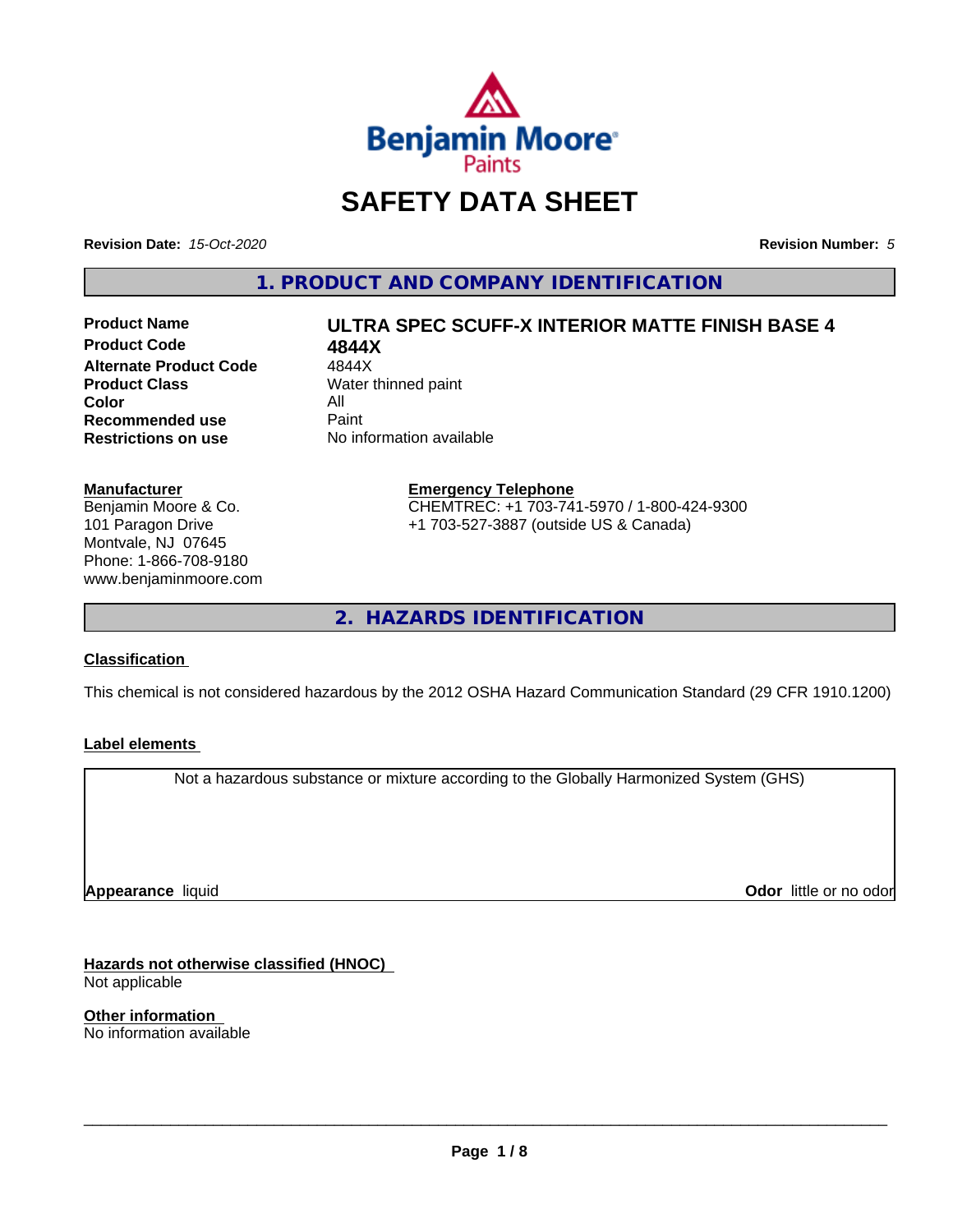**WARNING:** This product contains isothiazolinone compounds at levels of <0.1%. These substances are biocides commonly found in most paints and a variety of personal care products as a preservative. Certain individuals may be sensitive or allergic to these substances, even at low levels.

\_\_\_\_\_\_\_\_\_\_\_\_\_\_\_\_\_\_\_\_\_\_\_\_\_\_\_\_\_\_\_\_\_\_\_\_\_\_\_\_\_\_\_\_\_\_\_\_\_\_\_\_\_\_\_\_\_\_\_\_\_\_\_\_\_\_\_\_\_\_\_\_\_\_\_\_\_\_\_\_\_\_\_\_\_\_\_\_\_\_\_\_\_

## **3. COMPOSITION INFORMATION ON COMPONENTS**

| <b>Chemical name</b>                      | CAS No.    | Weight-%     |
|-------------------------------------------|------------|--------------|
| Propanoic acid, 2-methyl-, monoester with | 25265-77-4 | - 5          |
| 2,2,4-trimethyl-1,3-pentanediol           |            |              |
| Sodium C14-C16 olefin sulfonate           | 68439-57-6 | - 0.5<br>0.1 |

|                                                  | 4. FIRST AID MEASURES                                                                                    |
|--------------------------------------------------|----------------------------------------------------------------------------------------------------------|
| <b>General Advice</b>                            | No hazards which require special first aid measures.                                                     |
| <b>Eye Contact</b>                               | Rinse thoroughly with plenty of water for at least 15 minutes and consult a<br>physician.                |
| <b>Skin Contact</b>                              | Wash off immediately with soap and plenty of water while removing all<br>contaminated clothes and shoes. |
| <b>Inhalation</b>                                | Move to fresh air. If symptoms persist, call a physician.                                                |
| Ingestion                                        | Clean mouth with water and afterwards drink plenty of water. Consult a physician<br>if necessary.        |
| <b>Most Important</b><br><b>Symptoms/Effects</b> | None known.                                                                                              |
| <b>Notes To Physician</b>                        | Treat symptomatically.                                                                                   |
|                                                  |                                                                                                          |

**5. FIRE-FIGHTING MEASURES**

| <b>Suitable Extinguishing Media</b>                                              | Use extinguishing measures that are appropriate to local<br>circumstances and the surrounding environment.                                   |
|----------------------------------------------------------------------------------|----------------------------------------------------------------------------------------------------------------------------------------------|
| Protective equipment and precautions for firefighters                            | As in any fire, wear self-contained breathing apparatus<br>pressure-demand, MSHA/NIOSH (approved or equivalent)<br>and full protective gear. |
| <b>Specific Hazards Arising From The Chemical</b>                                | Closed containers may rupture if exposed to fire or<br>extreme heat.                                                                         |
| Sensitivity to mechanical impact                                                 | No.                                                                                                                                          |
| Sensitivity to static discharge                                                  | No.                                                                                                                                          |
| <b>Flash Point Data</b><br>Flash point (°F)<br>Flash Point (°C)<br><b>Method</b> | Not applicable<br>Not applicable<br>Not applicable                                                                                           |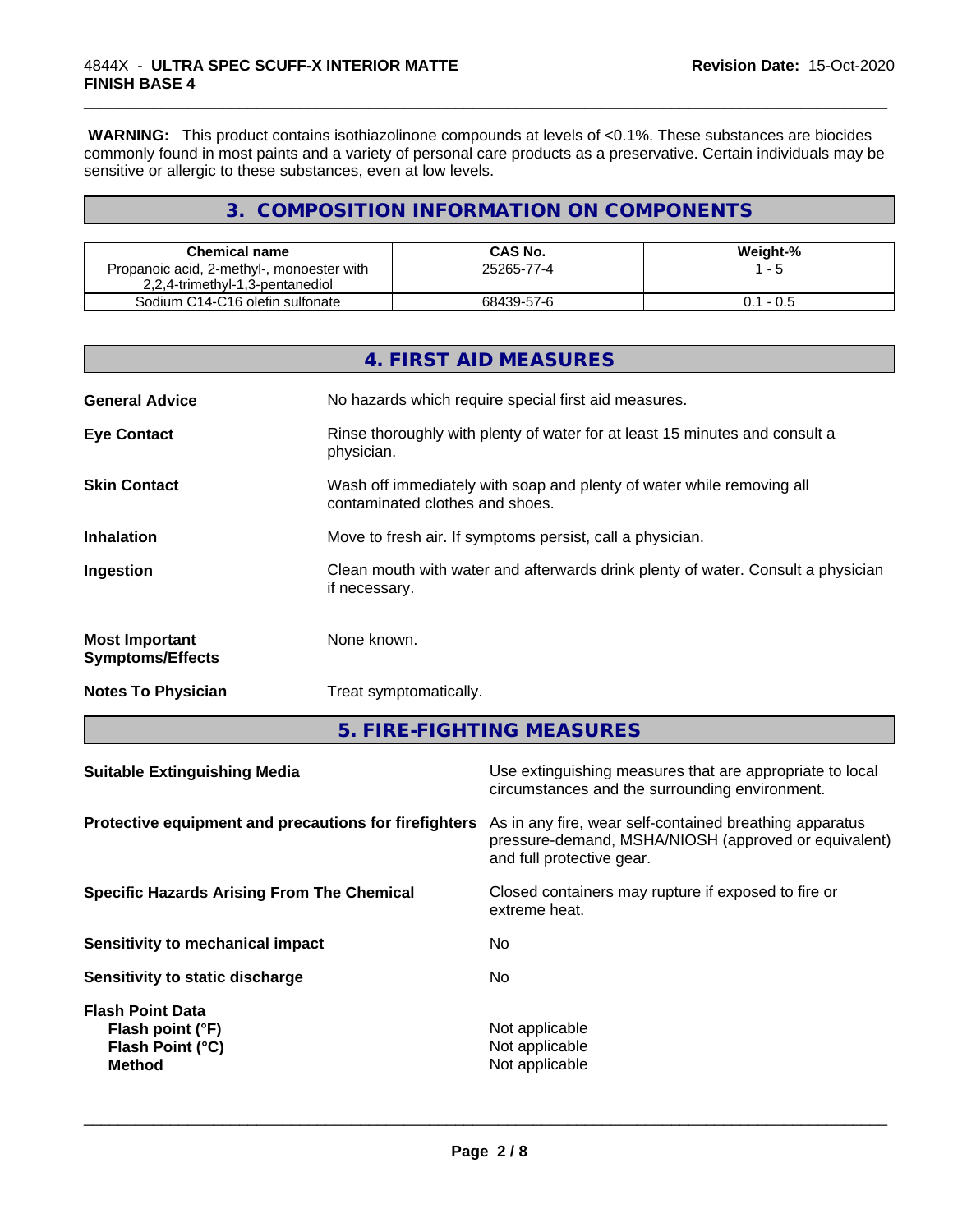### **Flammability Limits In Air**

**Lower flammability limit:** Not applicable **Upper flammability limit:** Not applicable

\_\_\_\_\_\_\_\_\_\_\_\_\_\_\_\_\_\_\_\_\_\_\_\_\_\_\_\_\_\_\_\_\_\_\_\_\_\_\_\_\_\_\_\_\_\_\_\_\_\_\_\_\_\_\_\_\_\_\_\_\_\_\_\_\_\_\_\_\_\_\_\_\_\_\_\_\_\_\_\_\_\_\_\_\_\_\_\_\_\_\_\_\_

**NFPA Health:** 1 **Flammability:** 0 **Instability:** 0 **Special:** Not Applicable

### **NFPA Legend**

- 0 Not Hazardous
- 1 Slightly
- 2 Moderate
- 3 High
- 4 Severe

*The ratings assigned are only suggested ratings, the contractor/employer has ultimate responsibilities for NFPA ratings where this system is used.*

*Additional information regarding the NFPA rating system is available from the National Fire Protection Agency (NFPA) at www.nfpa.org.*

### **6. ACCIDENTAL RELEASE MEASURES**

| <b>Personal Precautions</b>      | Avoid contact with skin, eyes and clothing. Ensure adequate ventilation.                                                                                                         |
|----------------------------------|----------------------------------------------------------------------------------------------------------------------------------------------------------------------------------|
| <b>Other Information</b>         | Prevent further leakage or spillage if safe to do so.                                                                                                                            |
| <b>Environmental precautions</b> | See Section 12 for additional Ecological Information.                                                                                                                            |
| <b>Methods for Cleaning Up</b>   | Soak up with inert absorbent material. Sweep up and shovel into suitable<br>containers for disposal.                                                                             |
|                                  | 7. HANDLING AND STORAGE                                                                                                                                                          |
| Handling                         | Avoid contact with skin, eyes and clothing. Avoid breathing vapors, spray mists or<br>sanding dust. In case of insufficient ventilation, wear suitable respiratory<br>equipment. |
| <b>Storage</b>                   | Keep container tightly closed. Keep out of the reach of children.                                                                                                                |
| <b>Incompatible Materials</b>    | No information available                                                                                                                                                         |
|                                  |                                                                                                                                                                                  |

**8. EXPOSURE CONTROLS/PERSONAL PROTECTION**

### **Exposure Limits**

### **Legend**

ACGIH - American Conference of Governmental Industrial Hygienists Exposure Limits OSHA - Occupational Safety & Health Administration Exposure Limits N/E - Not Established

**Engineering Measures** Ensure adequate ventilation, especially in confined areas.

 $\overline{\phantom{a}}$  ,  $\overline{\phantom{a}}$  ,  $\overline{\phantom{a}}$  ,  $\overline{\phantom{a}}$  ,  $\overline{\phantom{a}}$  ,  $\overline{\phantom{a}}$  ,  $\overline{\phantom{a}}$  ,  $\overline{\phantom{a}}$  ,  $\overline{\phantom{a}}$  ,  $\overline{\phantom{a}}$  ,  $\overline{\phantom{a}}$  ,  $\overline{\phantom{a}}$  ,  $\overline{\phantom{a}}$  ,  $\overline{\phantom{a}}$  ,  $\overline{\phantom{a}}$  ,  $\overline{\phantom{a}}$ 

### **Personal Protective Equipment**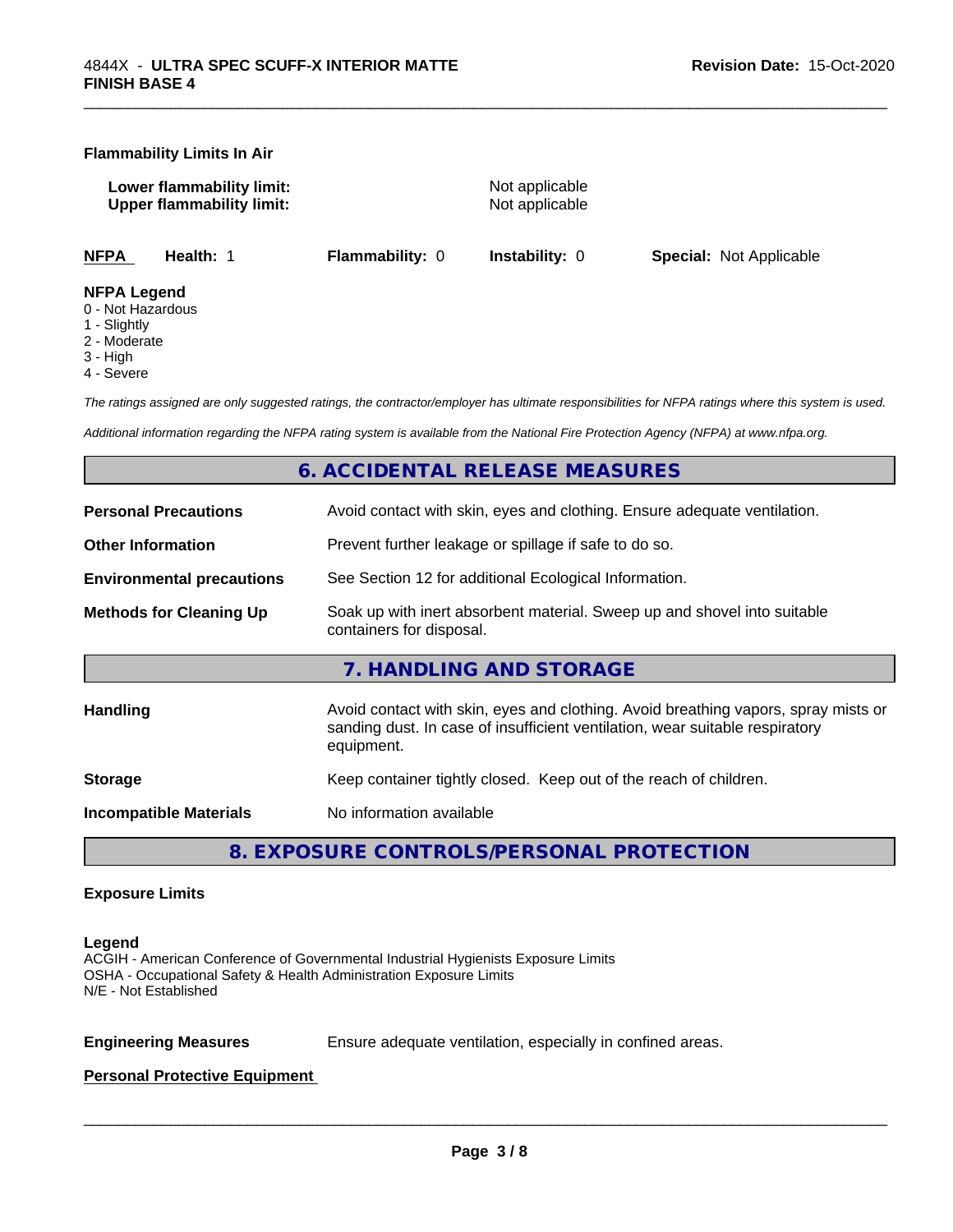| <b>Eye/Face Protection</b>    | Safety glasses with side-shields.                                                                                                   |
|-------------------------------|-------------------------------------------------------------------------------------------------------------------------------------|
| <b>Skin Protection</b>        | Protective gloves and impervious clothing.                                                                                          |
| <b>Respiratory Protection</b> | In case of insufficient ventilation wear suitable respiratory equipment.                                                            |
| <b>Hygiene Measures</b>       | Avoid contact with skin, eyes and clothing. Remove and wash contaminated<br>clothing before re-use. Wash thoroughly after handling. |

### **9. PHYSICAL AND CHEMICAL PROPERTIES**

**Appearance** liquid **Odor** little or no odor **Odor Threshold No information available No information available Density (lbs/gal)** 8.3 - 8.7 **Specific Gravity** 1.00 - 1.04 **pH** No information available **Viscosity (cps)** No information available **Solubility(ies)** No information available **Water solubility Water solubility Water solubility Water solubility Water solubility Water solution Evaporation Rate No information available No information available Vapor pressure** No information available **No information** available **Vapor density Vapor density No information available Wt. % Solids** 35 - 45 **Vol. % Solids Wt. % Volatiles** 55 - 65 **Vol. % Volatiles** 55 - 65 **VOC Regulatory Limit (g/L)** < 100 **Boiling Point (°F)** 212 **Boiling Point (°C)** 100 **Freezing point (°F)** 32 **Freezing Point (°C)** 0 **Flash point (°F)**<br> **Flash Point (°C)**<br> **Flash Point (°C)**<br> **Complicate State Additional Point (°C)**<br> **Not** applicable **Flash Point (°C) Method** Not applicable **Flammability (solid, gas)** Not applicable **Upper flammability limit:** Not applicable **Lower flammability limit:** Not applicable **Autoignition Temperature (°F)** No information available **Autoignition Temperature (°C)** No information available **Decomposition Temperature (°F)** No information available **Decomposition Temperature (°C)**<br> **Partition coefficient Partition coefficient 1 Partition available No information available** 

# **No information available**

\_\_\_\_\_\_\_\_\_\_\_\_\_\_\_\_\_\_\_\_\_\_\_\_\_\_\_\_\_\_\_\_\_\_\_\_\_\_\_\_\_\_\_\_\_\_\_\_\_\_\_\_\_\_\_\_\_\_\_\_\_\_\_\_\_\_\_\_\_\_\_\_\_\_\_\_\_\_\_\_\_\_\_\_\_\_\_\_\_\_\_\_\_

### **10. STABILITY AND REACTIVITY**

| <b>Reactivity</b><br>Not Applicable                                       |                                 |
|---------------------------------------------------------------------------|---------------------------------|
| <b>Chemical Stability</b>                                                 | Stable under normal conditions. |
| <b>Conditions to avoid</b>                                                | Prevent from freezing.          |
| No materials to be especially mentioned.<br><b>Incompatible Materials</b> |                                 |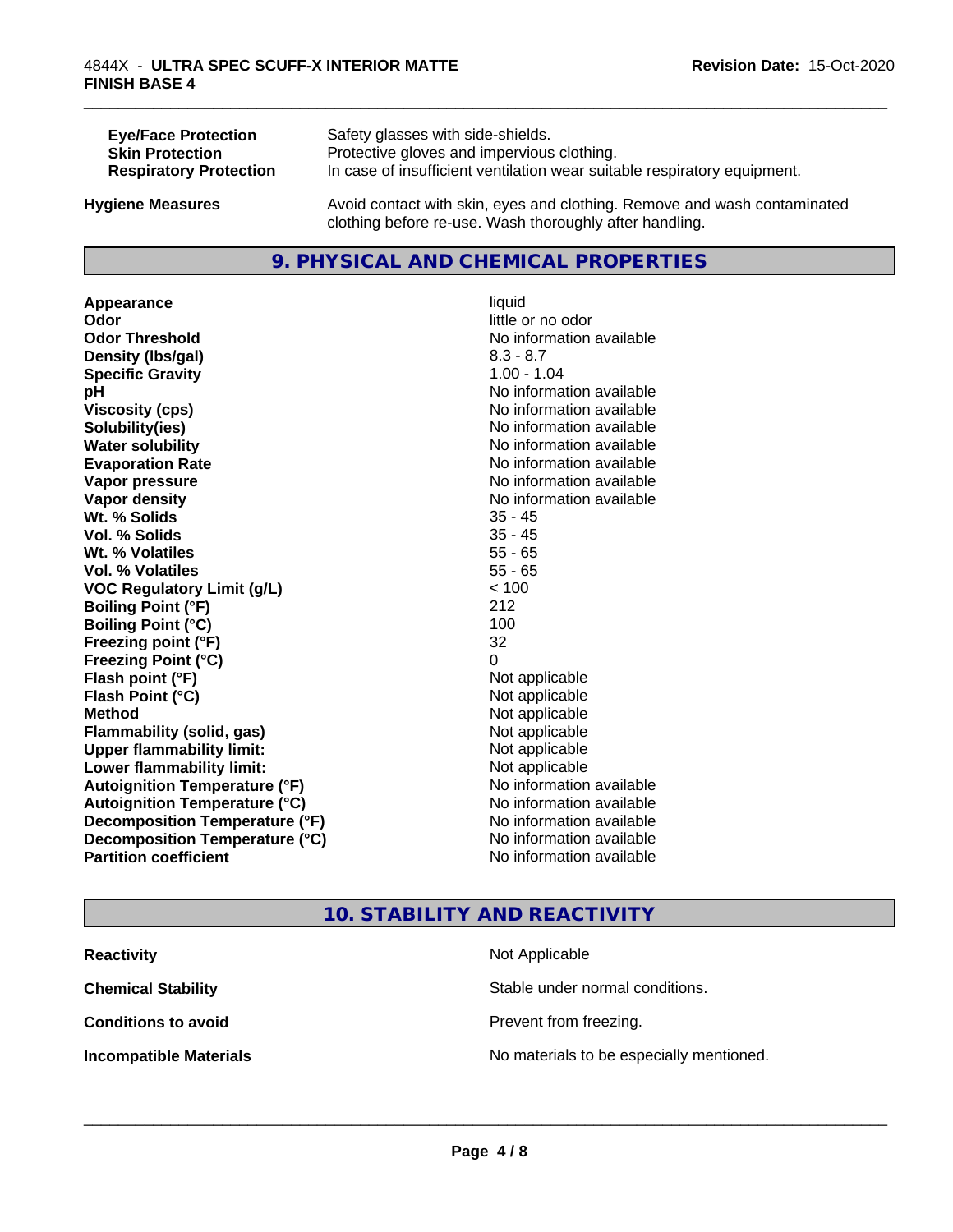# \_\_\_\_\_\_\_\_\_\_\_\_\_\_\_\_\_\_\_\_\_\_\_\_\_\_\_\_\_\_\_\_\_\_\_\_\_\_\_\_\_\_\_\_\_\_\_\_\_\_\_\_\_\_\_\_\_\_\_\_\_\_\_\_\_\_\_\_\_\_\_\_\_\_\_\_\_\_\_\_\_\_\_\_\_\_\_\_\_\_\_\_\_ **Hazardous Decomposition Products** None under normal use. **Possibility of hazardous reactions** None under normal conditions of use. **11. TOXICOLOGICAL INFORMATION Product Information Information on likely routes of exposure Principal Routes of Exposure** Eye contact, skin contact and inhalation. **Acute Toxicity Product Information** No information available **Symptoms related to the physical,chemical and toxicological characteristics Symptoms** No information available **Delayed and immediate effects as well as chronic effects from short and long-term exposure Eye contact** May cause slight irritation. skin and cause irritation.

| <b>Skin contact</b>             | Substance may cause slight skin irritation. Prolonged or repeated contact may dry |
|---------------------------------|-----------------------------------------------------------------------------------|
|                                 | skin and cause irritation.                                                        |
| Inhalation                      | May cause irritation of respiratory tract.                                        |
| Ingestion                       | Ingestion may cause gastrointestinal irritation, nausea, vomiting and diarrhea.   |
| <b>Sensitization</b>            | No information available                                                          |
| <b>Neurological Effects</b>     | No information available.                                                         |
| <b>Mutagenic Effects</b>        | No information available.                                                         |
| <b>Reproductive Effects</b>     | No information available.                                                         |
| <b>Developmental Effects</b>    | No information available.                                                         |
| Target organ effects            | No information available.                                                         |
| <b>STOT - single exposure</b>   | No information available.                                                         |
| <b>STOT - repeated exposure</b> | No information available.                                                         |
| Other adverse effects           | No information available.                                                         |
| <b>Aspiration Hazard</b>        | No information available                                                          |

### **Numerical measures of toxicity**

**The following values are calculated based on chapter 3.1 of the GHS document**

| ATEmix (oral)                        | 136385 mg/kg |
|--------------------------------------|--------------|
| <b>ATEmix (dermal)</b>               | 648476 mg/kg |
| <b>ATEmix (inhalation-dust/mist)</b> | 409.4 mg/L   |

### **Component Information**

| Chemical name                                 | Oral LD50            | Dermal LD50           | Inhalation LC50 |  |
|-----------------------------------------------|----------------------|-----------------------|-----------------|--|
| Propanoic acid, 2-methyl-,<br>monoester with  | $=$ 3200 mg/kg (Rat) | $> 15200$ mg/kg (Rat) |                 |  |
| 2,2,4-trimethyl-1,3-pentanediol               |                      |                       |                 |  |
| 25265-77-4                                    |                      |                       |                 |  |
| Sodium C14-C16 olefin sulfonate<br>68439-57-6 | $= 2220$ mg/kg (Rat) | > 740 mg/kg (Rabbit)  |                 |  |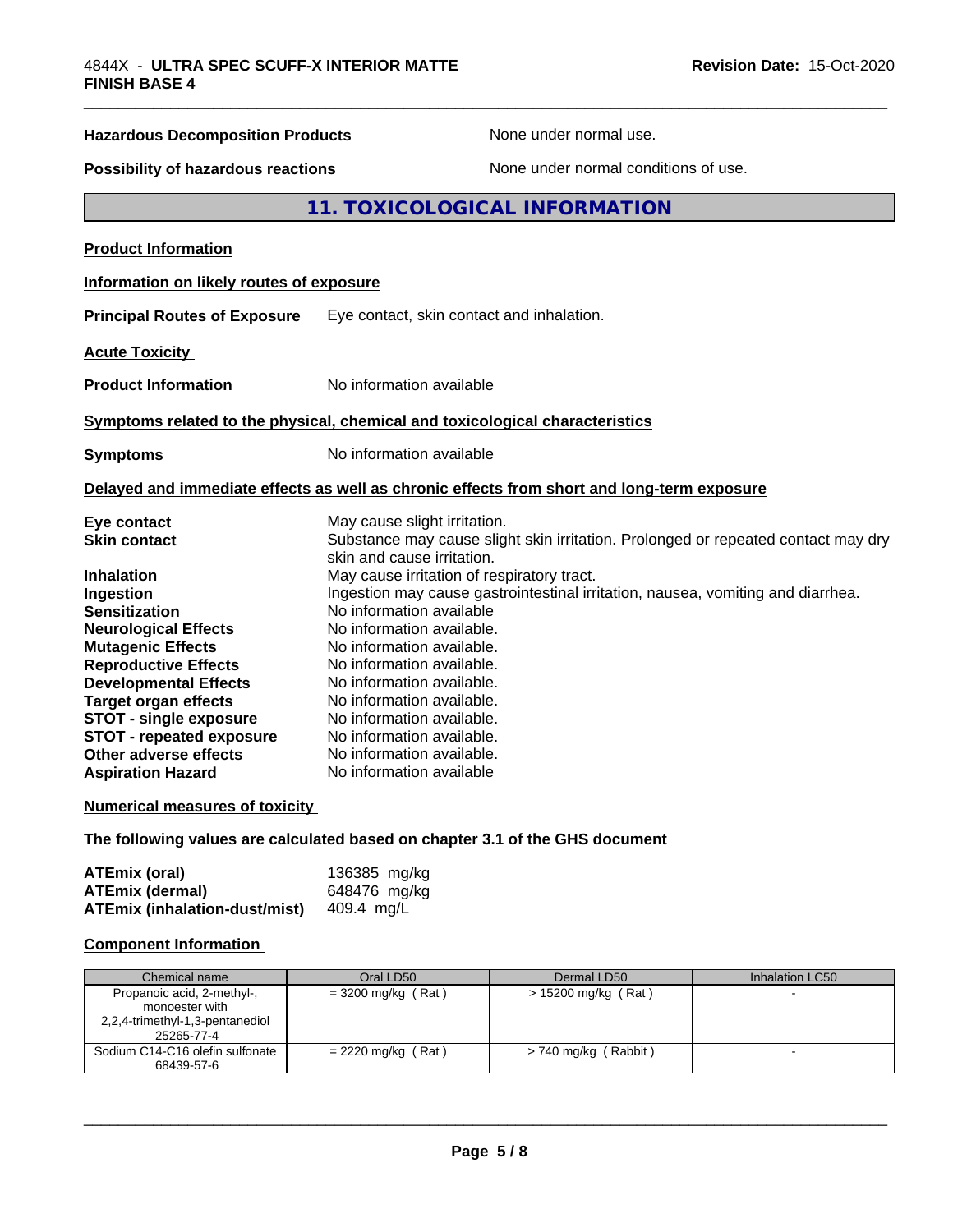### **Chronic Toxicity**

### **Carcinogenicity**

*There are no known carcinogenic chemicals in this product above reportable levels.*

**12. ECOLOGICAL INFORMATION**

\_\_\_\_\_\_\_\_\_\_\_\_\_\_\_\_\_\_\_\_\_\_\_\_\_\_\_\_\_\_\_\_\_\_\_\_\_\_\_\_\_\_\_\_\_\_\_\_\_\_\_\_\_\_\_\_\_\_\_\_\_\_\_\_\_\_\_\_\_\_\_\_\_\_\_\_\_\_\_\_\_\_\_\_\_\_\_\_\_\_\_\_\_

### **Ecotoxicity Effects**

The environmental impact of this product has not been fully investigated.

### **Product Information**

### **Acute Toxicity to Fish**

No information available

### **Acute Toxicity to Aquatic Invertebrates**

No information available

### **Acute Toxicity to Aquatic Plants**

No information available

### **Persistence / Degradability**

No information available.

### **Bioaccumulation**

There is no data for this product.

### **Mobility in Environmental Media**

No information available.

### **Ozone**

No information available

### **Component Information**

### **Acute Toxicity to Fish**

No information available

### **Acute Toxicity to Aquatic Invertebrates**

No information available

### **Acute Toxicity to Aquatic Plants**

No information available

|                              | 13. DISPOSAL CONSIDERATIONS                                                                                                                                                                                               |
|------------------------------|---------------------------------------------------------------------------------------------------------------------------------------------------------------------------------------------------------------------------|
| <b>Waste Disposal Method</b> | Dispose of in accordance with federal, state, and local regulations. Local<br>requirements may vary, consult your sanitation department or state-designated<br>environmental protection agency for more disposal options. |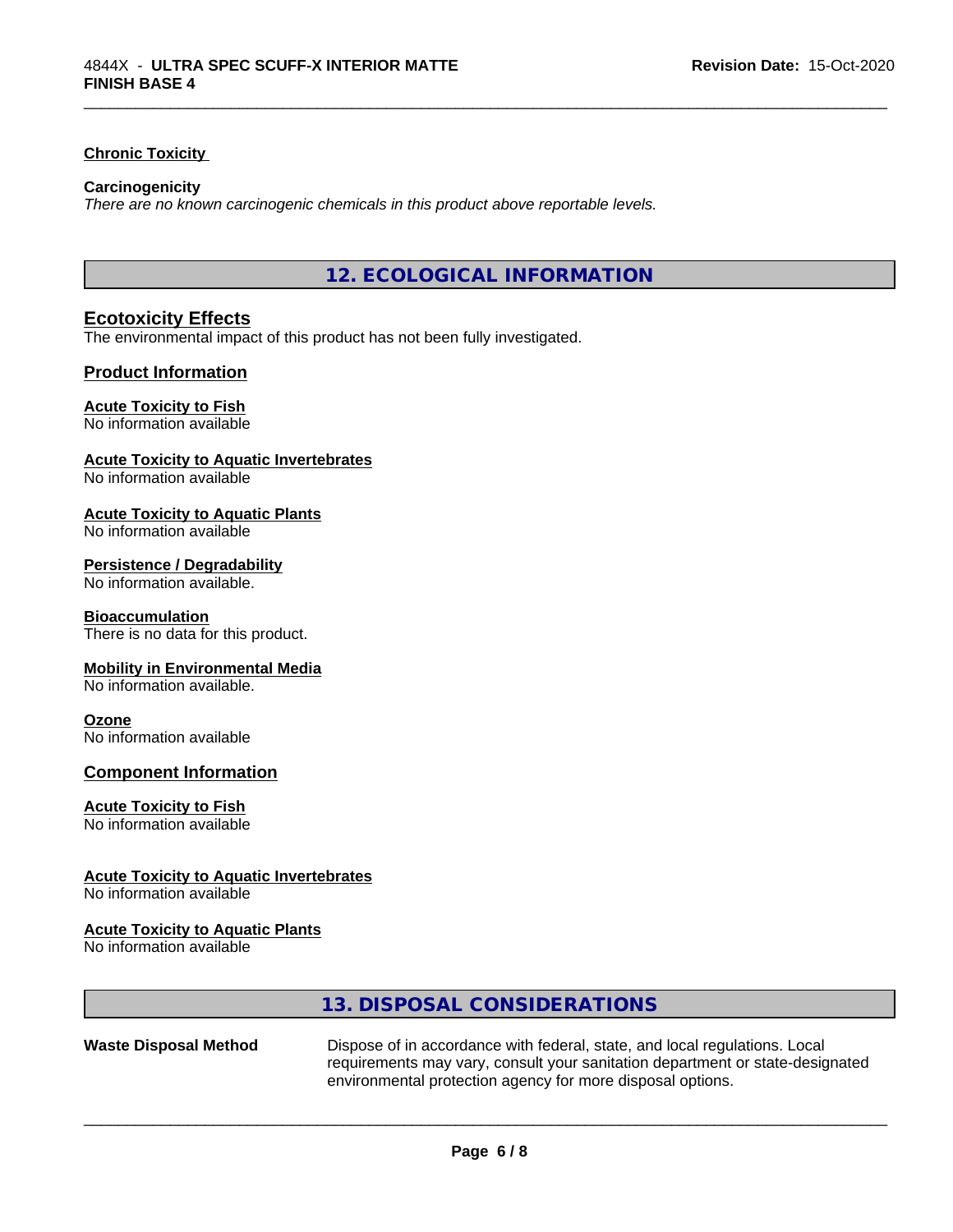|                   | 14. TRANSPORT INFORMATION         |
|-------------------|-----------------------------------|
| <b>DOT</b>        | Not regulated                     |
| <b>ICAO/IATA</b>  | Not regulated                     |
| <b>IMDG / IMO</b> | Not regulated                     |
|                   | <b>15. REGULATORY INFORMATION</b> |

\_\_\_\_\_\_\_\_\_\_\_\_\_\_\_\_\_\_\_\_\_\_\_\_\_\_\_\_\_\_\_\_\_\_\_\_\_\_\_\_\_\_\_\_\_\_\_\_\_\_\_\_\_\_\_\_\_\_\_\_\_\_\_\_\_\_\_\_\_\_\_\_\_\_\_\_\_\_\_\_\_\_\_\_\_\_\_\_\_\_\_\_\_

### **International Inventories**

| <b>TSCA: United States</b> | Yes - All components are listed or exempt. |
|----------------------------|--------------------------------------------|
| <b>DSL: Canada</b>         | No - Not all of the components are listed. |
|                            | One or more component is listed on NDSL.   |

### **Federal Regulations**

### **SARA 311/312 hazardous categorization**

| Acute health hazard               | N٥ |
|-----------------------------------|----|
| Chronic Health Hazard             | N٥ |
| Fire hazard                       | N٥ |
| Sudden release of pressure hazard | N٥ |
| Reactive Hazard                   | N٥ |

### **SARA 313**

Section 313 of Title III of the Superfund Amendments and Reauthorization Act of 1986 (SARA). This product contains a chemical or chemicals which are subject to the reporting requirements of the Act and Title 40 of the Code of Federal Regulations, Part 372:

*None*

### **Clean Air Act,Section 112 Hazardous Air Pollutants (HAPs) (see 40 CFR 61)**

This product contains the following HAPs:

*None*

### **US State Regulations**

### **California Proposition 65**

**AVIMARNING:** Cancer and Reproductive Harm– www.P65warnings.ca.gov

### **State Right-to-Know**

**Legend**